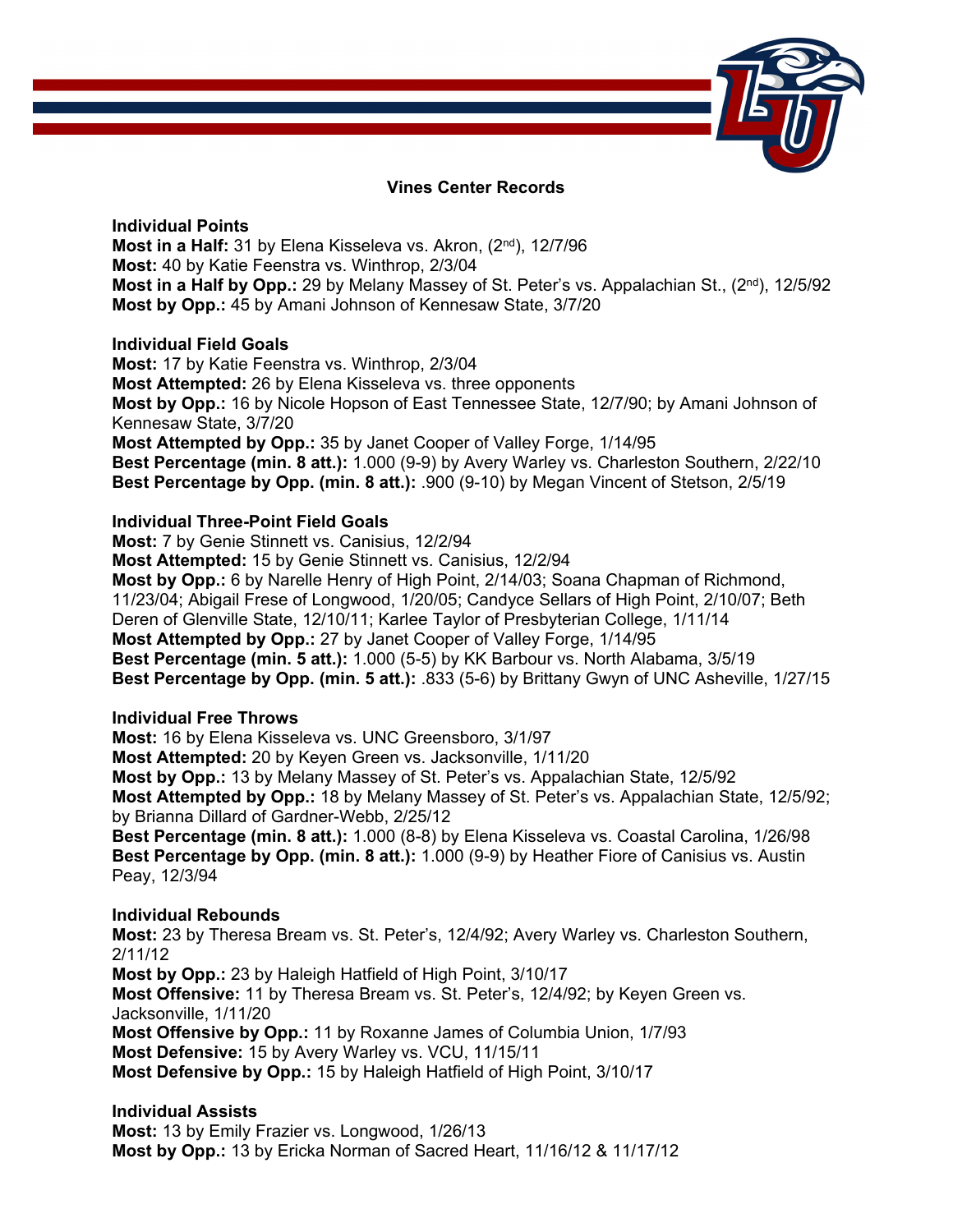**Individual Steals** 

**Most:** 10 by Cynthia Thomson vs. Coastal Carolina, 2/25/91 **Most by Opp.:** 8 by Lisa Zderadicka of FGCU, 2/9/19

## **Individual Blocks**

**Most:** 7 by Katie Feenstra vs. Coastal Carolina, 1/4/03 **Most by Opp.:** 7 by Kelli Darden of Radford, 3/7/08

## **Individual Turnovers**

**Most:** 13 by Elena Kisseleva vs. UNC Greensboro, 2/20/97 **Most by Opp.:** 12 by Kristina Cesnaviciute of VCU, 11/25/03; Katlin Moore of Presbyterian, 3/2/09

# **Team Points**

**Most:** 116 vs. Glenville State, 12/10/11 **Most by Opp.:** 98 by Duke, 11/11/16 **Fewest:** 36 vs. Radford, 1/27/01 **Fewest by Opp.:** 19 by Valley Forge, 1/14/95; by Virginia Union, 11/16/10 **Most in a Half:** 63 vs. Glenville State, 12/10/11 (1st) **Most in a Half by Opp:** 52 by Kennesaw State, 3/7/20 (2nd) **Fewest in a Half:** 8 vs. Radford, 1/27/01 (1st) **Fewest in a Half by Opp:** 7 by Valley Forge, 1/14/95 (2<sup>nd</sup>)

**Team Field Goals Most:** 48 vs. Glenville State, 12/10/11 **Most by Opp:** 36 by Duke, 11/11/16 **Most Attempted:** 93 vs. Glenville State, 12/10/11 **Most Attempted by Opp:** 83 by Glenville State, 12/10/11 **Best Percentage:** .673 (33-49) vs. Charleston Southern, 2/18/08 **Best Percentage by Opp:** .636 (28-44) by Radford, 2/12/94 **Worst Percentage:** .208 vs. Duke (11-53), 11/11/16 **Worst Percentage by Opp:** .133 (8-60) by Columbia Union, 11/16/06

# **Team Three-Point Field Goals**

**Most:** 11 vs. Birmingham-So., 1/24/05; vs. Virginia Union, 11/30/07; vs. UNC Asheville, 2/27/12, vs. UNCW, 12/8/12; vs. Longwood, 1/13/15; vs. Winthrop, 1/16/16; vs. Longwood, 1/17/17 **Most by Opp:** 14 by Glenville State, 12/10/11; by Seton Hall, 12/12/15; by FGCU, 2/1/20 **Most Attempted:** 30 vs. Limestone, 11/28/17 **Most Attempted by Opp:** 54 by Glenville State, 12/10/11 **Best Percentage:** .727 (8-11) vs. Charleston Southern, 1/30/93 **Best Percentage by Opp:** .650 (13-20) by Charlotte, 11/14/14 **Worst Percentage:** .000 on nine occasions; most recent: (0-11) vs. Bluefield State, 12/13/12 **Worst Percentage by Opp:** .000 on seven occasions; most recent: (0-11) by Longwood, 2/27/18